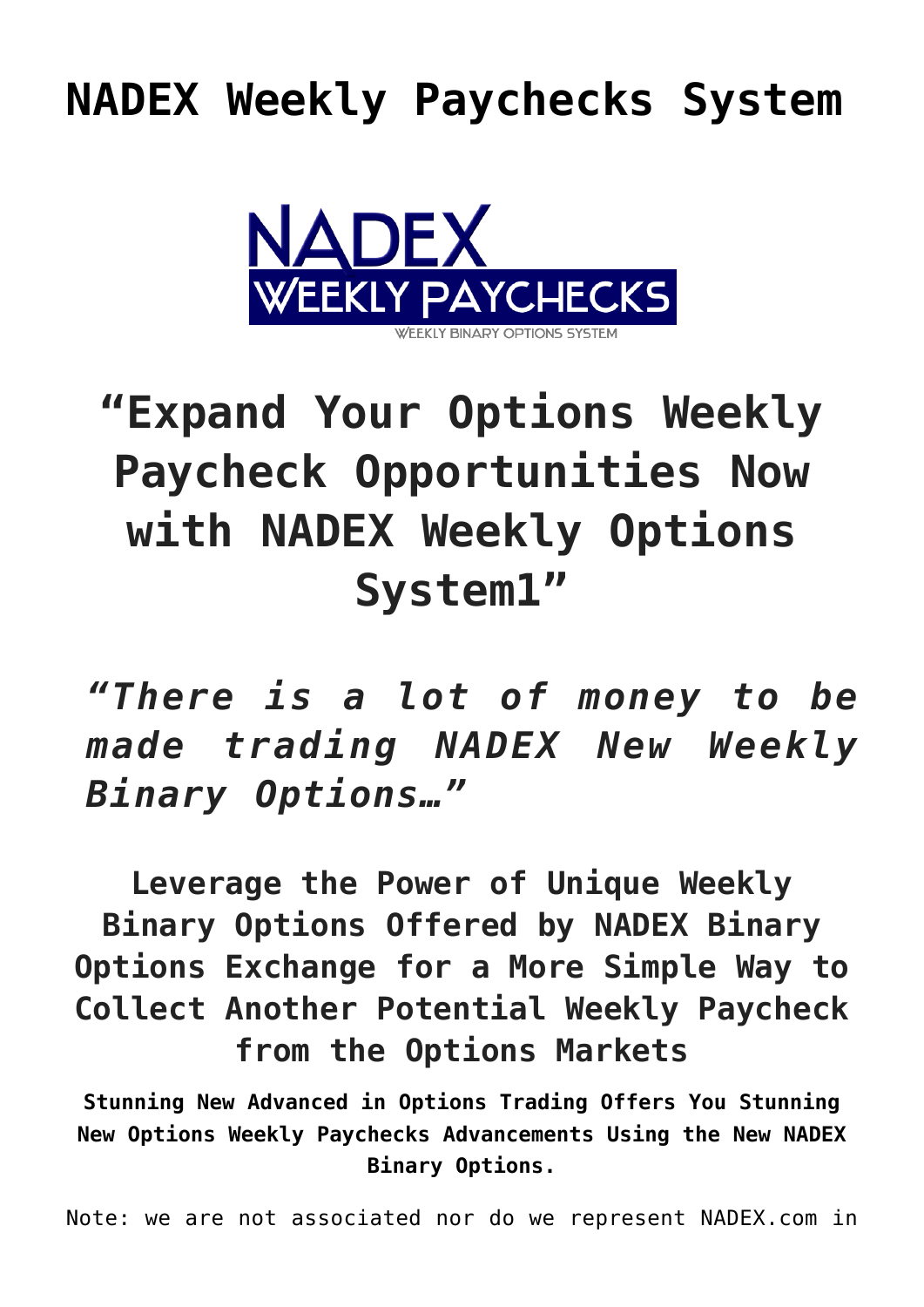any way but we develop trading systems & strategies for binary options and similar types of options products as well as vanilla options – old school options as you can see on this site and on [OptionsTradingAUTHORITY.com](http://OptionsTradingAUTHORITY.com) Our concern is to try and teach you how to become a great trader no matter what the platform.

[NADEX](http://en.wikipedia.org/wiki/Nadex) (**North American Derivatives Exchange**) as a brilliant new options exchange that has come on the scene with foresight anticipating the rise of binary options.

Now NADEX has struggled for a while to gain popularity with binary options traders in competition with the global binary options brokers. But the trend is shifting as traders realize there's nothing like good old American super solid Financial markets. People realize that with NADEX their money is protected and they can make as much money at NADEX as they want without any problem of a payout of profit.



That said NADEX is a very different type of binary option. Their binary option is a cross between A regular vanilla option" A credit spread and A binary option. You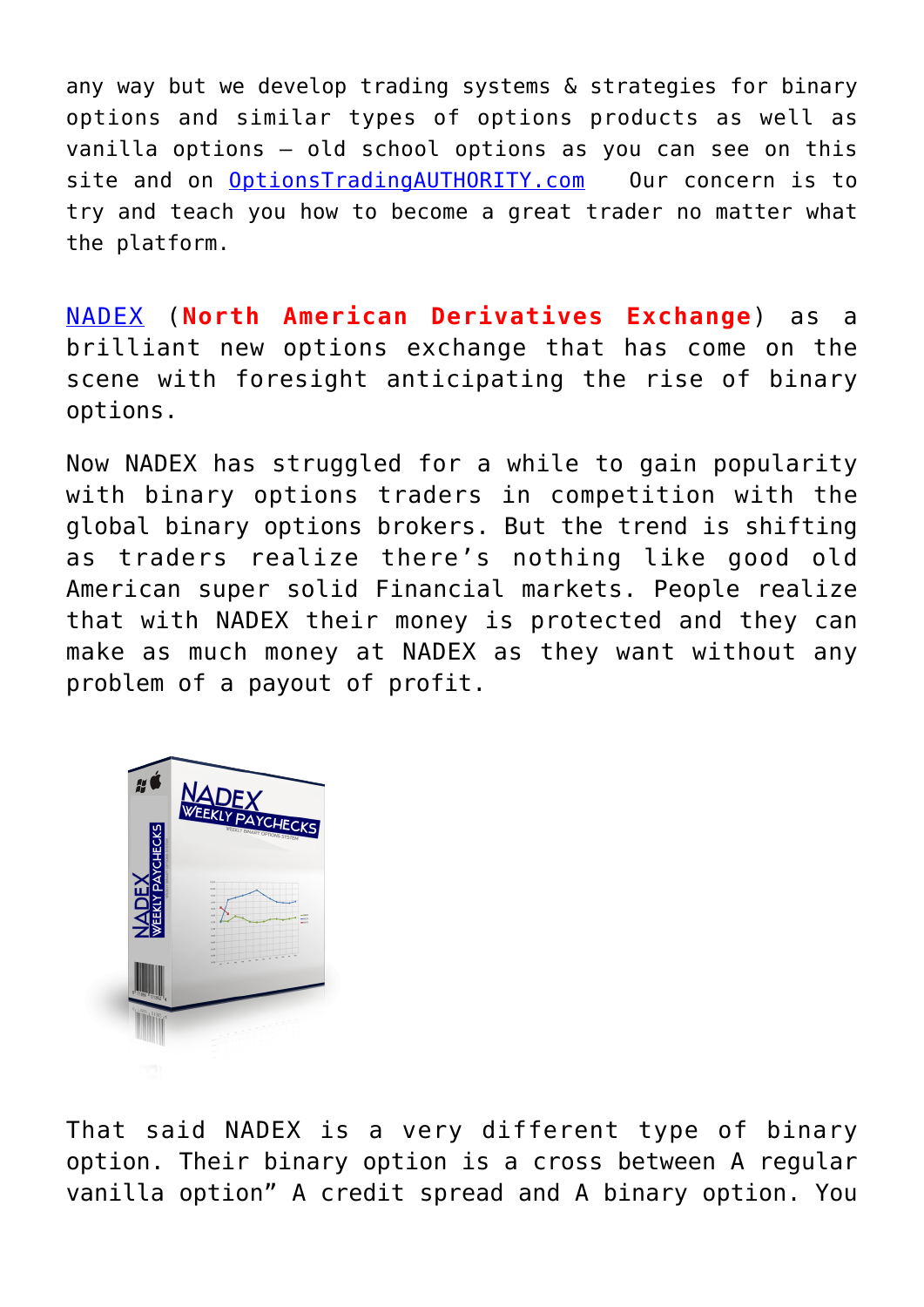can trade in and outs of the binary option. And you can make money from movement in your underlying stock, Index or 4X pair whereas the globally popular binary option requires full expiration for you to make your money. And this important point with NADEX means that we can pluck off 30% to 60% weekly options profits with a small movement in the underlying asset. Plus we can hold till expiration and make up to 90% profit for the week.

As you've probably gathered by now we're looking to trade the Weekly binary option on NADEX. Since this site is about the weekly paycheck we've decided to keep the same time pace on the weekly level. Why? Well if you enter into the day trading around that's a different mindset and it takes a lot more activity. You can make just as much or even more potentially, on the weekly level versus daytrading. Often many tend to do better in gaining wealth as they personally work less! And on top of that getting too involved in trading is usually counterproductive .

Check out this video on how we look to pluck a weekly paychecks off of NADEX, or maybe even a couple Weekly paychecks per week.

Here are a few nice benefits trading NADEX versus buying vanilla options or selling credit spreads:

- You can pick your own risk
- If you trade out of the money contracts your max risk is actually reduced
- You can pair trading near the money or out of the money binary options with a momentum burst strategy and profit quite nicely
- Imagine making 50% a week on average all of your binary options trading position
- Here's where the NADEX binary option is like a credit spread: We can "sell" an out of the money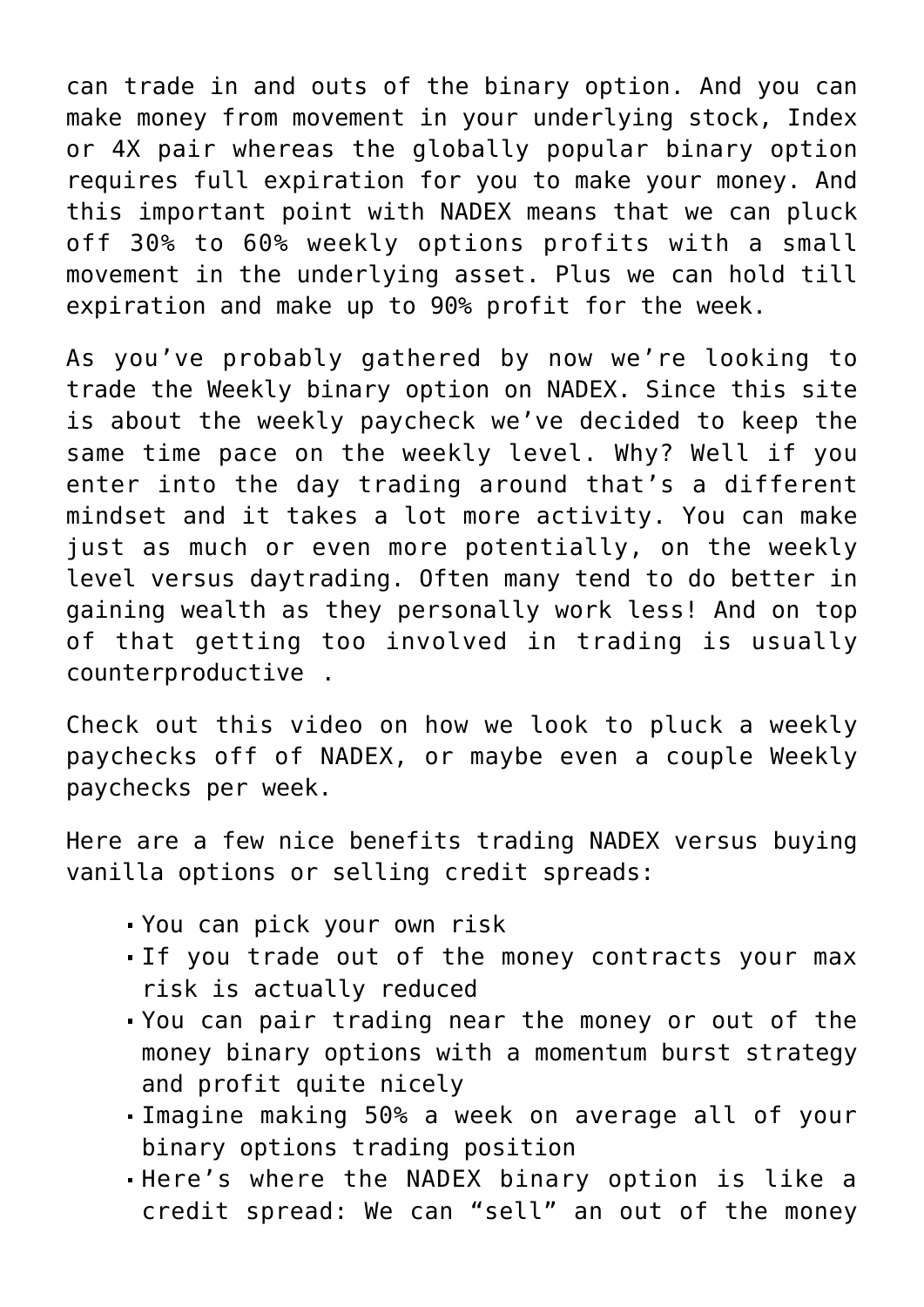binary option and let it decay therefore capturing the credit as we stay on the right side of the strike price

How this system works:

- We're going to look to capture a nice profit by combining a Price burst entry point with a good risk to reward binary option.
- We are going ride that position and if it does not stop out according to our Price chart indicator then we are going to hold the position and make the full profit
- But a lot of times it's just easier to take the money and run once we have A good move in our favor

## **Performance!**

See some performance examples below. These systems results are based off the entry rules that are in the course, the system rules that you'll be getting when you purchase this course.

The thing about NADEX vs. other binary options brokers is that their type of binary option, which is much different than the traditional broker's, is that you can control your risk. You can exit any time you want to reduce a loss or claim a profit. That said you still have the ability to make the complete win by expiring past your strike by only one pip or tick. But it gets better.

You can buy max risk binaries where your max risk is say \$250 to where your profit could be \$750 (minus the spread so like \$680) trading 10 contracts. (yes they use contracts like vanillas). Those are slightly OTM binaries. You can trade ATM binaries which are most similar to the standard broker except that a NADEX ATM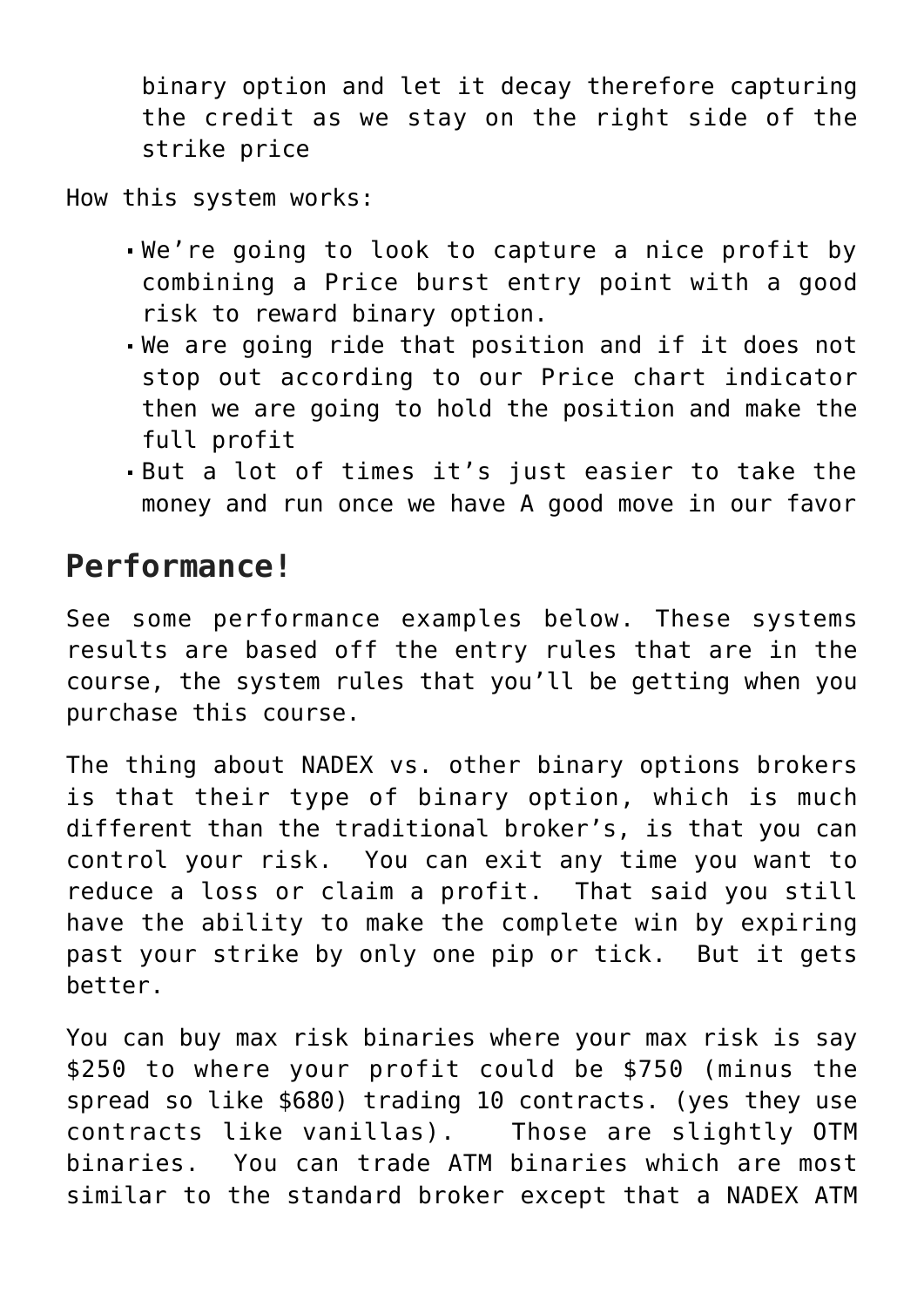binary can give you a "100% payout" whereas other brokers give you a 65% to 80% payout. The pay out is to risk. So you buy an ATM binary at \$500 (10 contracts) your risk is \$500 and payout if expired in your favor is \$500 – and that's even a much better deal.

Anyways you can get our NADEX 101 course for more information. But now lets look at results!

The following are systems results based on the NADEX Weekly Paychecks System1 on DJ30 Futures "YM"

Now these results are based on the win or loss till expiration. You don't have to let the binary expire worthless because you can trade out of it early to cut losses (cool ehh!):

Here are 6 months of results using our intraday data. Each new line is a new week.

| YM The DOW |             |
|------------|-------------|
| 30 Futures |             |
| $23 - Jun$ | <b>WLWW</b> |
|            | W           |
|            | W           |
|            | WW          |
|            | <b>WWW</b>  |
|            | LWW         |
|            | LWW         |
|            | LWW         |
|            | LWWWWLW     |
|            | <b>WWLL</b> |
|            | W           |
|            | W           |
| 29 - Aug   | WWWW        |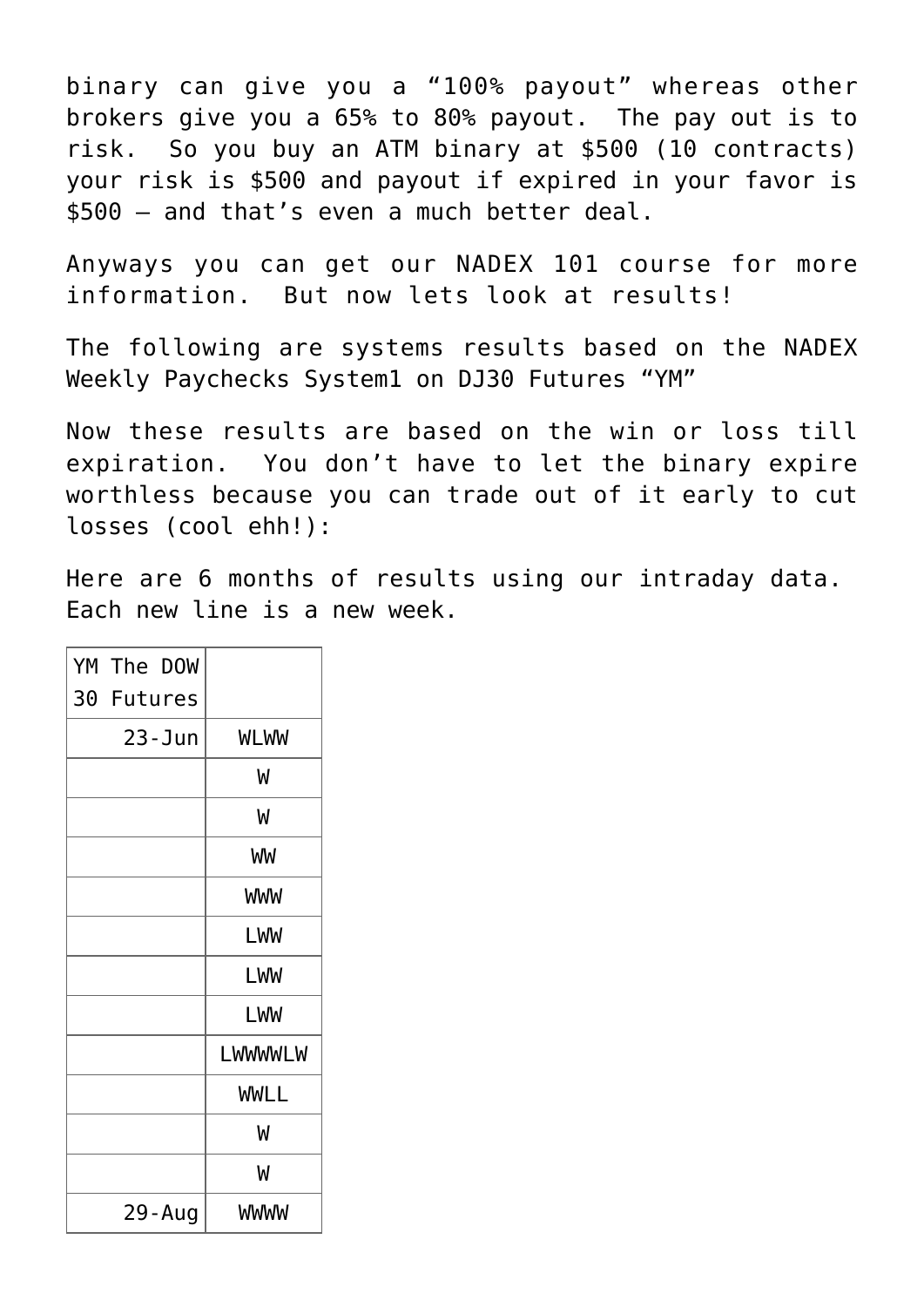|            | WW<br>LWWWW<br><b>WWWWL</b><br><b>WWLL</b><br>LWWW |    |                                                                                     |
|------------|----------------------------------------------------|----|-------------------------------------------------------------------------------------|
|            | <b>WWW</b>                                         |    |                                                                                     |
|            | LW<br>LWW                                          |    |                                                                                     |
| 12/10/2014 | WW                                                 |    |                                                                                     |
|            | W                                                  |    | <b>Net Profit Using</b><br>10 Contracts<br><b>Only Max Risk</b><br>\$500 Per Trade* |
| 14         |                                                    | 50 |                                                                                     |
| \$7,000.00 | \$25,000.00                                        |    | \$18,000.00                                                                         |

\* NOTE: You can trade binary options contracts that are more out of the money for a better risk to reward payout. You can also trade binaries for momentum trading as well. NADEX binaries are a really neat instruments to trade. Sorry I didn't discover them sooner for you!

## **Options Weekly Paychecks Translation!**

| 22 Weeks<br>Above |                                                                                                                                                                             |
|-------------------|-----------------------------------------------------------------------------------------------------------------------------------------------------------------------------|
| \$818.18          | Per week on 10 contracts @ Approx<br>\$500 risk per trade although you<br>can exit a losing trade early. This<br>equal to a 163% return per week on<br>trade size of \$500. |
| \$4,090.91        | Per week on 50 contracts @ Approx<br>\$2500 risk per trade                                                                                                                  |